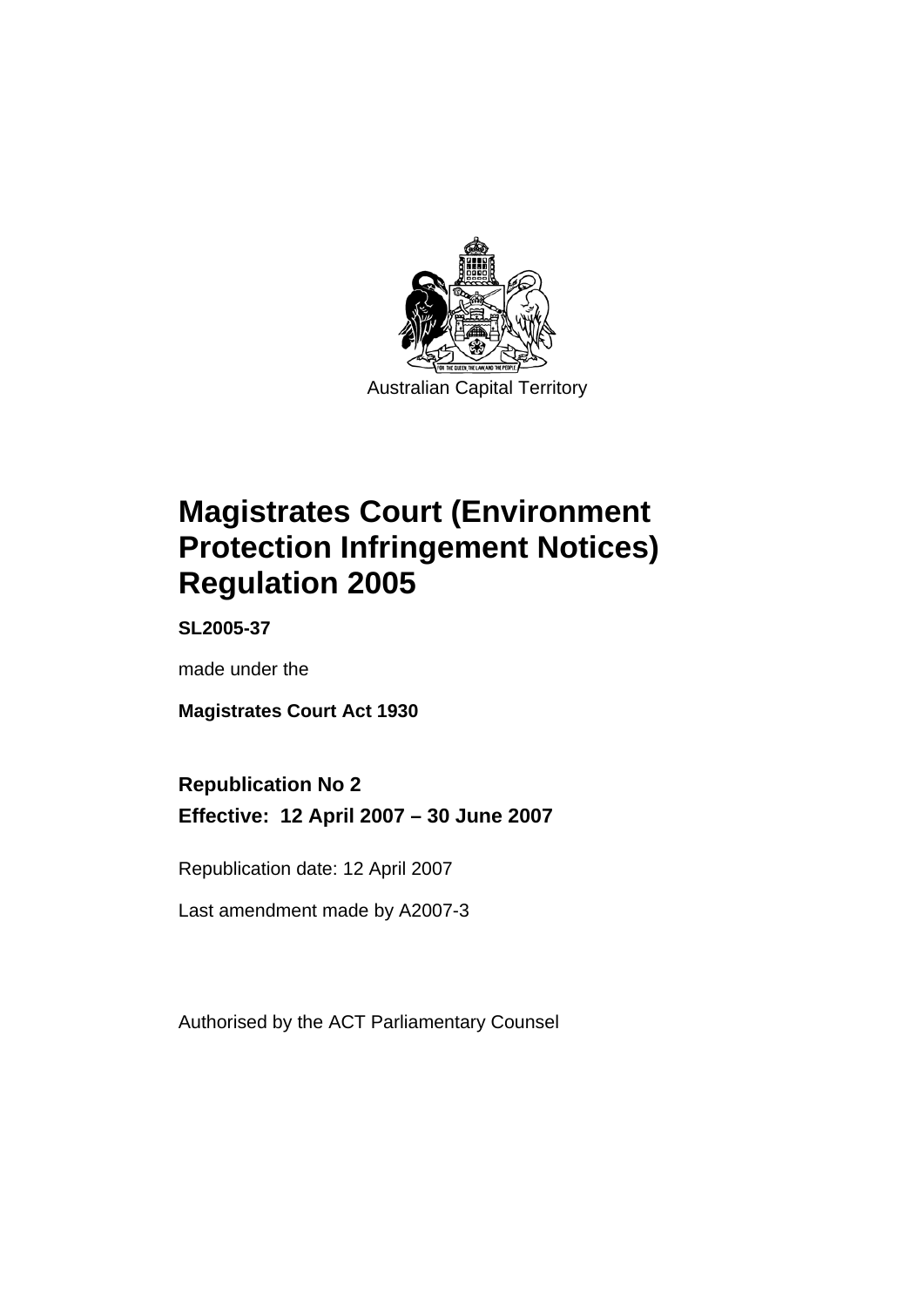### **About this republication**

#### **The republished law**

This is a republication of the *Magistrates Court (Environment Protection Infringement Notices) Regulation 2005*, made under the *Magistrates Court Act 1930* (including any amendment made under the *Legislation Act 2001*, part 11.3 (Editorial changes)) as in force on 12 April 2007*.* It also includes any amendment, repeal or expiry affecting the republished law to 12 April 2007.

The legislation history and amendment history of the republished law are set out in endnotes 3 and 4.

#### **Kinds of republications**

The Parliamentary Counsel's Office prepares 2 kinds of republications of ACT laws (see the ACT legislation register at www.legislation.act.gov.au):

- authorised republications to which the *Legislation Act 2001* applies
- unauthorised republications.

The status of this republication appears on the bottom of each page.

#### **Editorial changes**

The *Legislation Act 2001*, part 11.3 authorises the Parliamentary Counsel to make editorial amendments and other changes of a formal nature when preparing a law for republication. Editorial changes do not change the effect of the law, but have effect as if they had been made by an Act commencing on the republication date (see *Legislation Act 2001*, s 115 and s 117). The changes are made if the Parliamentary Counsel considers they are desirable to bring the law into line, or more closely into line, with current legislative drafting practice.

This republication does not include amendments made under part 11.3 (see endnote 1).

#### **Uncommenced provisions and amendments**

If a provision of the republished law has not commenced or is affected by an uncommenced amendment, the symbol  $\mathbf{U}$  appears immediately before the provision heading. The text of the uncommenced provision or amendment appears only in the last endnote.

#### **Modifications**

If a provision of the republished law is affected by a current modification, the symbol  $\mathbf{M}$ appears immediately before the provision heading. The text of the modifying provision appears in the endnotes. For the legal status of modifications, see *Legislation Act 2001*, section 95.

#### **Penalties**

The value of a penalty unit for an offence against this republished law at the republication date is—

- (a) if the person charged is an individual—\$100; or
- (b) if the person charged is a corporation—\$500.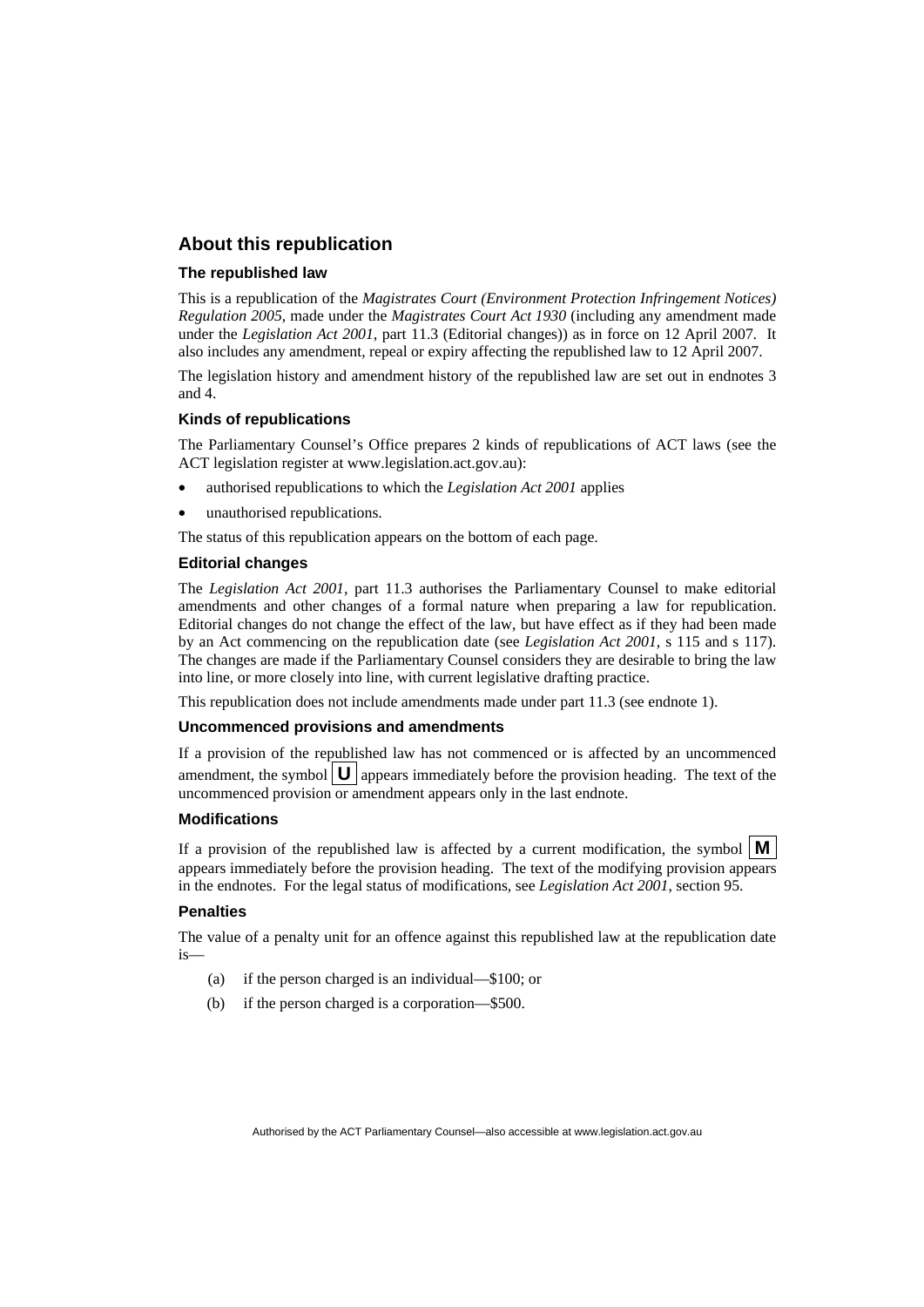

Australian Capital Territory

# **Magistrates Court (Environment Protection Infringement Notices) Regulation 2005**

made under the

# **Magistrates Court Act 1930**

# **Contents**

|                            |                                                                                    | Page       |
|----------------------------|------------------------------------------------------------------------------------|------------|
| 1                          | Name of regulation                                                                 |            |
| 3                          | Purpose of regulation                                                              |            |
| 4                          | Dictionary                                                                         | 2          |
| 5                          | <b>Notes</b>                                                                       | 2          |
| 6                          | Administering authority                                                            | 3          |
|                            | Infringement notice offences                                                       | 3          |
| 8                          | Infringement notice penalties                                                      | 3          |
| 9                          | Contents of infringement notices—other information                                 | 4          |
| 10                         | Contents of infringement notices—identifying authorised person                     | 4          |
| R <sub>2</sub><br>12/04/07 | Magistrates Court (Environment Protection Infringement<br>Notices) Regulation 2005 | contents 1 |

Effective: 12/04/07-30/06/07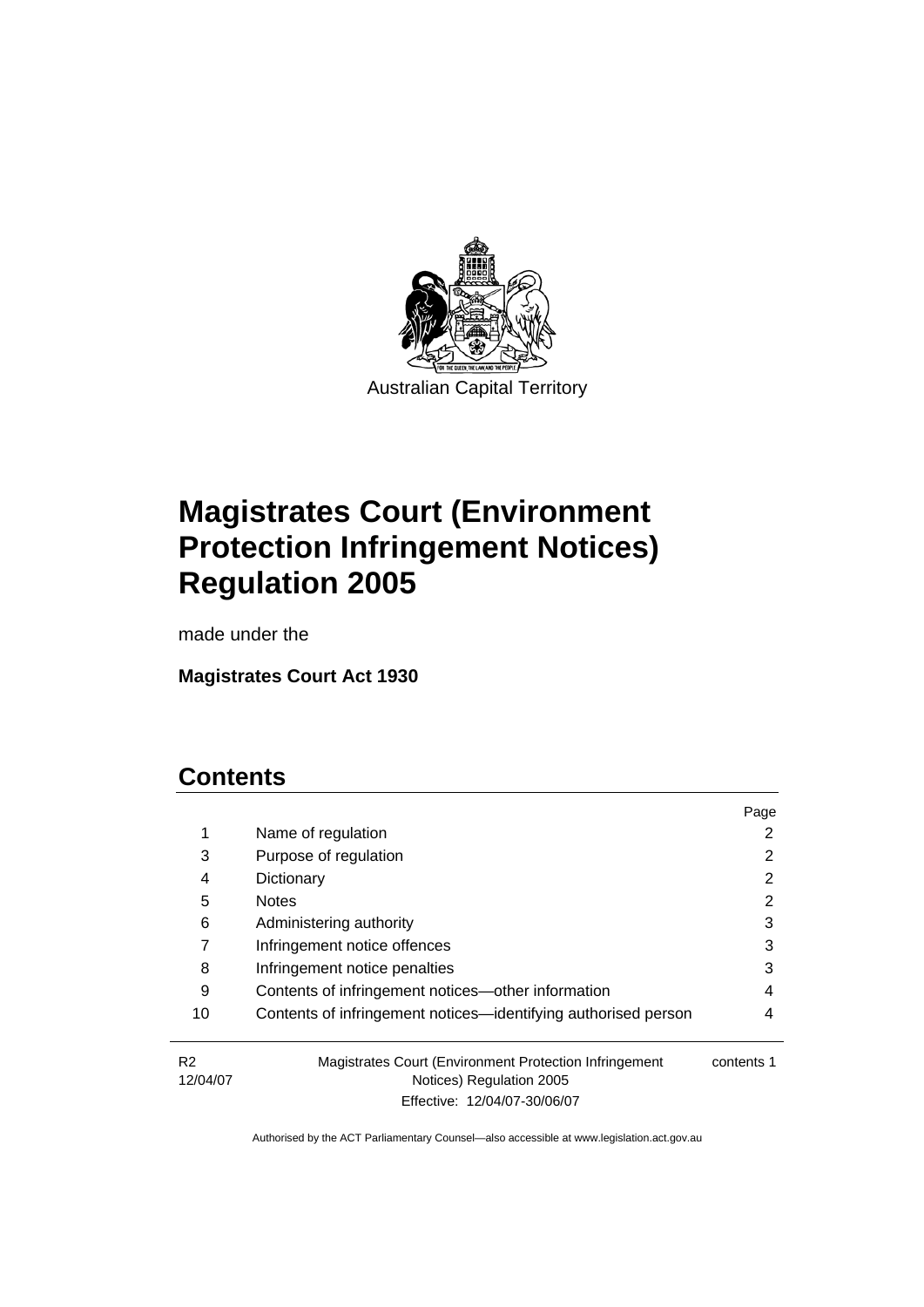|                   |                                                            | Page |
|-------------------|------------------------------------------------------------|------|
| 11                | Contents of reminder notices—identifying authorised person |      |
| 12                | Authorised people for infringement notice offences         | 5    |
| 13                | Expiry—sch 1, pt 1.1                                       | 5    |
| <b>Schedule 1</b> | <b>Environment protection legislation infringement</b>     |      |

| <b>UCHECHE</b> L | <u>Literaturistik protection registation inimigeniemi</u><br>notice offences and penalties |   |
|------------------|--------------------------------------------------------------------------------------------|---|
| <b>Part 1.1</b>  | <b>Environment Protection Act 1997</b>                                                     | 6 |
| <b>Part 1.2</b>  | <b>Environment Protection Regulation 2005</b>                                              |   |

| <b>Dictionary</b> |  |
|-------------------|--|
|-------------------|--|

| <b>Endnotes</b> |                        |    |
|-----------------|------------------------|----|
|                 | About the endnotes     | 11 |
| 2               | Abbreviation key       | 11 |
| 3               | Legislation history    | 12 |
| 4               | Amendment history      | 12 |
| 5               | Earlier republications | 13 |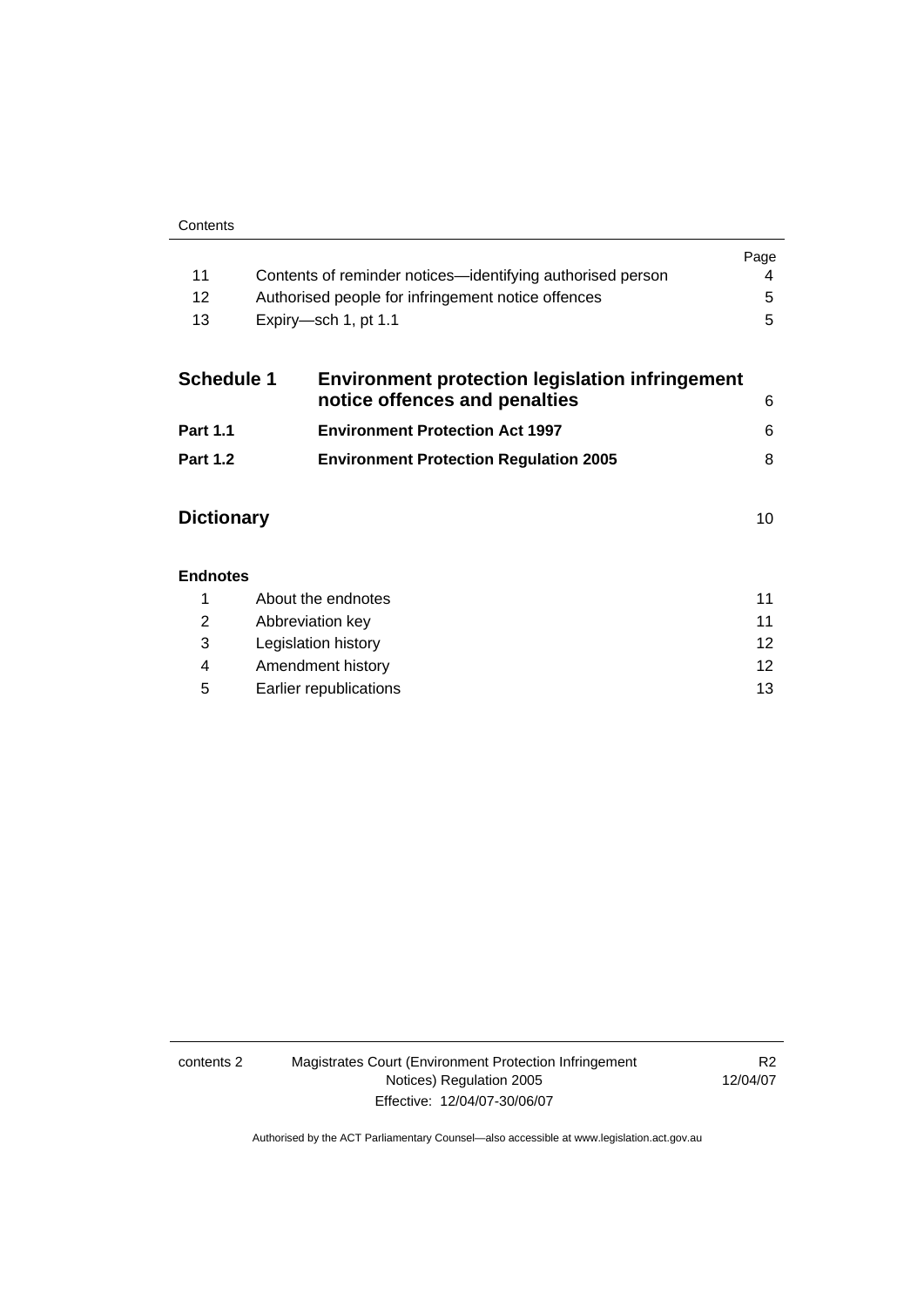

Australian Capital Territory

# **Magistrates Court (Environment Protection Infringement Notices) Regulation 2005**

made under the

l

**Magistrates Court Act 1930** 

R2 12/04/07 Magistrates Court (Environment Protection Infringement Notices) Regulation 2005 Effective: 12/04/07-30/06/07

page 1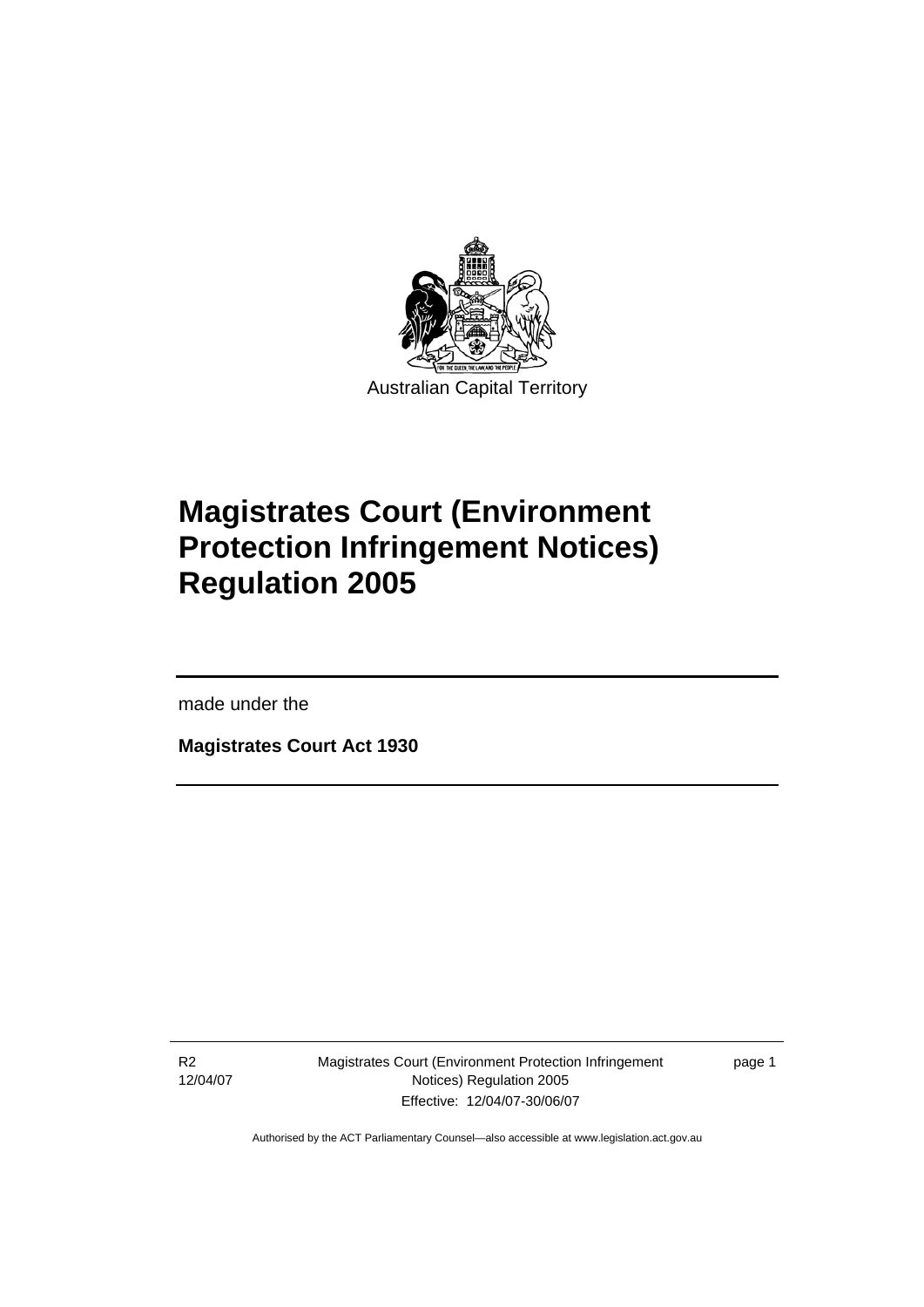### **1 Name of regulation**

This regulation is the *Magistrates Court (Environment Protection Infringement Notices) Regulation 2005*.

#### **3 Purpose of regulation**

The purpose of this regulation is to provide for infringement notices under the *Magistrates Court Act 1930*, part 3.8 for certain offences against the environment protection legislation.

*Note* The *Magistrates Court Act 1930*, pt 3.8 provides a system of infringement notices for offences against various Acts. The infringement notice system is intended to provide an alternative to prosecution.

#### **4 Dictionary**

The dictionary at the end of this regulation is part of this regulation.

*Note 1* The dictionary at the end of this regulation defines certain terms used in this regulation, and includes references (*signpost definitions*) to other terms defined elsewhere.

> For example, the signpost definition '*authorised officer*—see the *Environment Protection Act 1997*, dictionary.' means that the term 'authorised officer' is defined in that dictionary and the definition applies to this regulation.

*Note 2* A definition in the dictionary (including a signpost definition) applies to the entire regulation unless the definition, or another provision of the regulation, provides otherwise or the contrary intention otherwise appears (see Legislation Act, s 155 and s 156 (1)).

### **5 Notes**

A note included in this regulation is explanatory and is not part of this regulation.

*Note* See the Legislation Act, s 127 (1), (4) and (5) for the legal status of notes

|--|--|

Magistrates Court (Environment Protection Infringement Notices) Regulation 2005 Effective: 12/04/07-30/06/07

R2 12/04/07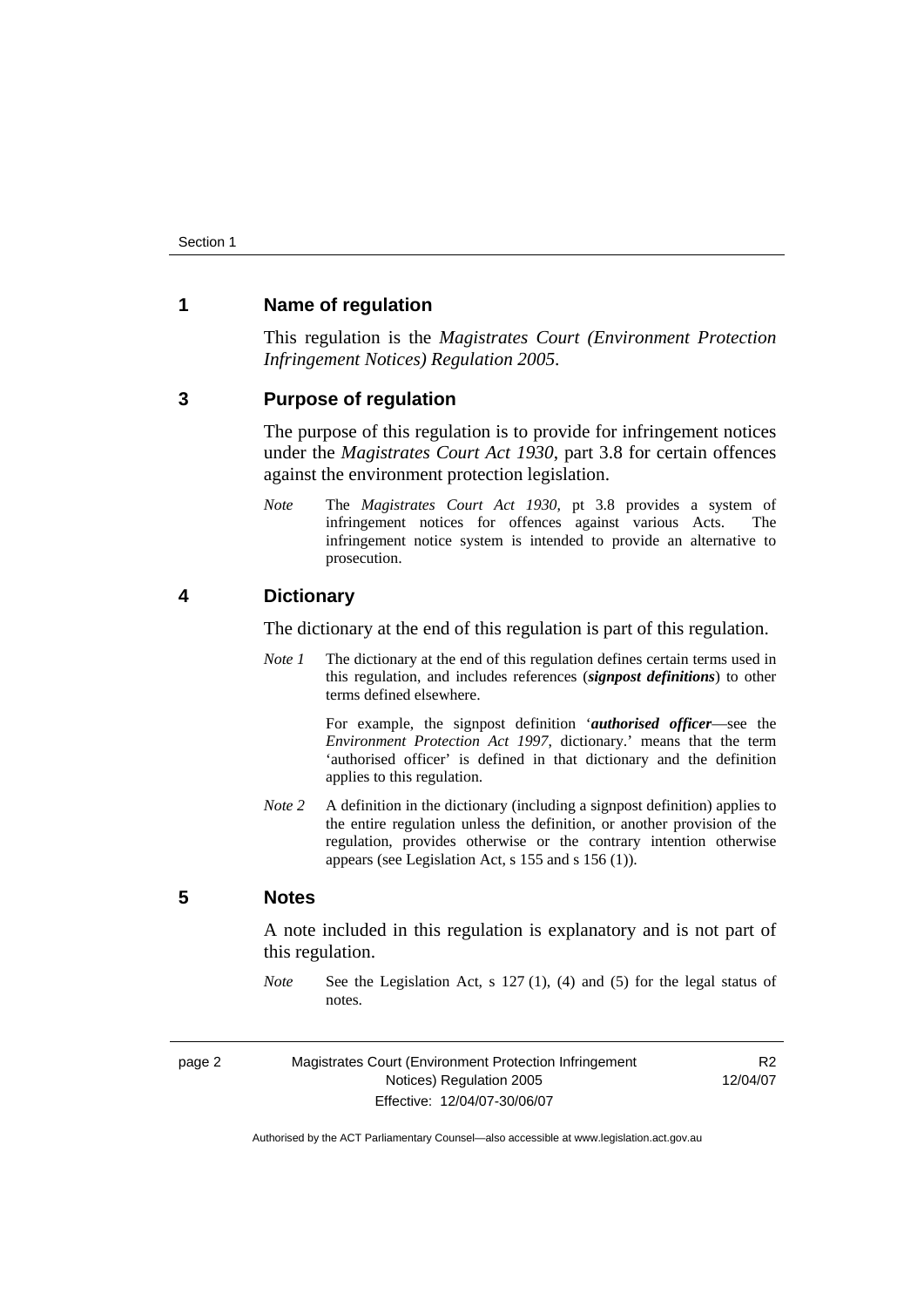### **6 Administering authority**

The administering authority for an infringement notice offence against the environment protection legislation is the environment protection authority.

#### **7 Infringement notice offences**

The *Magistrates Court Act 1930*, part 3.8 applies to an offence against a provision of the environment protection legislation mentioned in schedule 1, column 2.

### **8 Infringement notice penalties**

- (1) The penalty payable by an individual for an offence against the environment protection legislation, under an infringement notice for the offence, is the amount mentioned in schedule 1, column 4 of the item applying to the offence or, if there is more than 1 amount mentioned in the column, the amount applying to the individual.
- (2) The penalty payable by a corporation for an offence against the environment protection legislation, under an infringement notice for the offence, is 5 times the amount mentioned in schedule 1, column 4 of the item applying to the offence or, if there is more than 1 amount mentioned in the column, the amount applying to the corporation.
- (3) The cost of serving a reminder notice for an infringement notice offence against the environment protection legislation is \$34.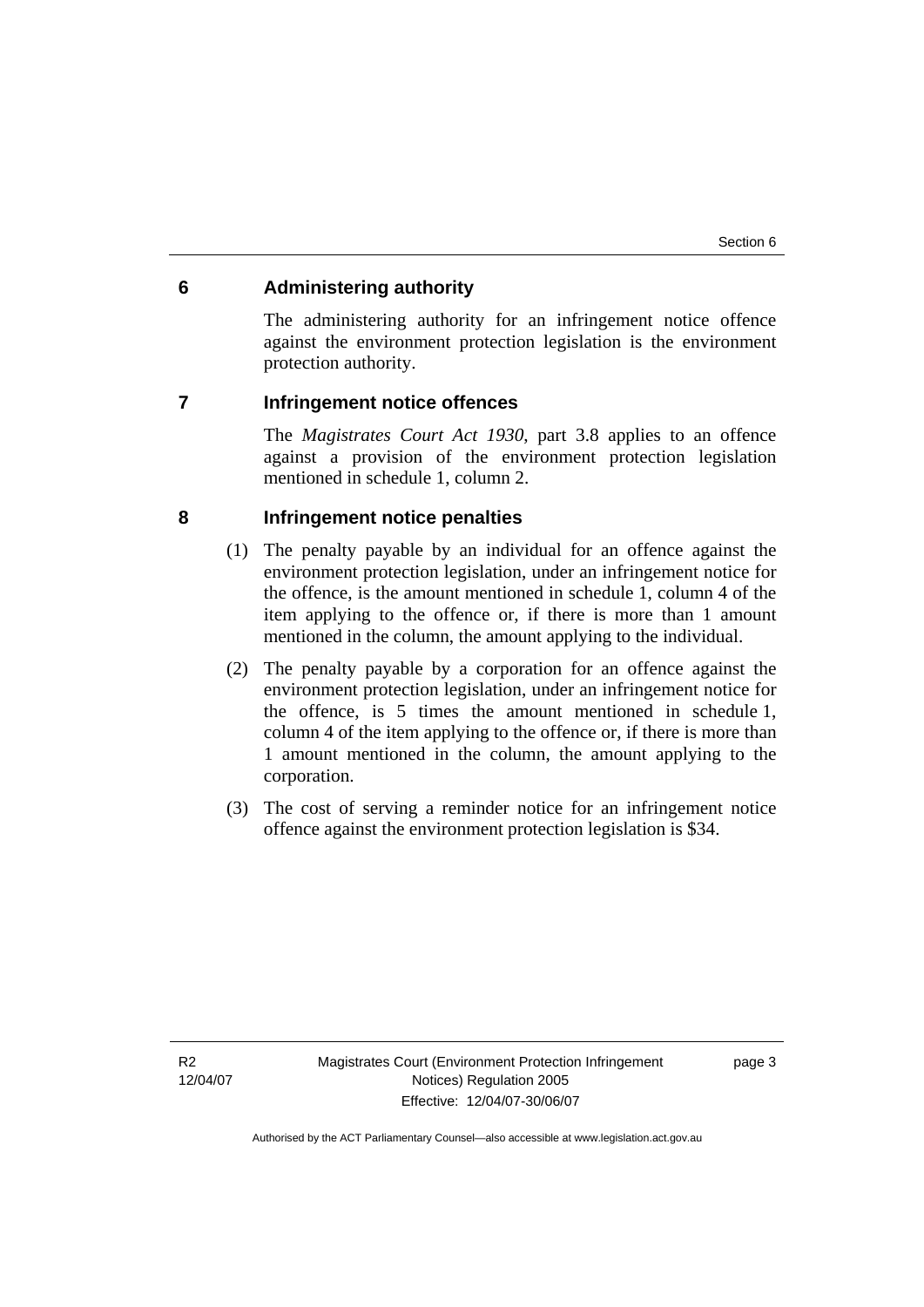#### **9 Contents of infringement notices—other information**

- (1) An infringement notice served on a company by an authorised person for an infringement notice offence against the environment protection legislation must include the company's ACN.
	- *Note* The requirement under this section is additional to the requirement under the *Magistrates Court Act 1930*, s 121 (1) (c).
- (2) In this section:

*company* means a company registered under the Corporations Act.

## **10 Contents of infringement notices—identifying authorised person**

An infringement notice served on a person by an authorised person for an infringement notice offence against the environment protection legislation must identify the authorised person by—

- (a) the authorised person's full name, or surname and initials; or
- (b) any unique number given, for this regulation, to the authorised person by the administering authority.

### **11 Contents of reminder notices—identifying authorised person**

A reminder notice served on a person by an authorised person for an infringement notice offence against the environment protection legislation must identify the authorised person by—

- (a) the authorised person's full name, or surname and initials; or
- (b) any unique number given, for this regulation, to the authorised person by the administering authority.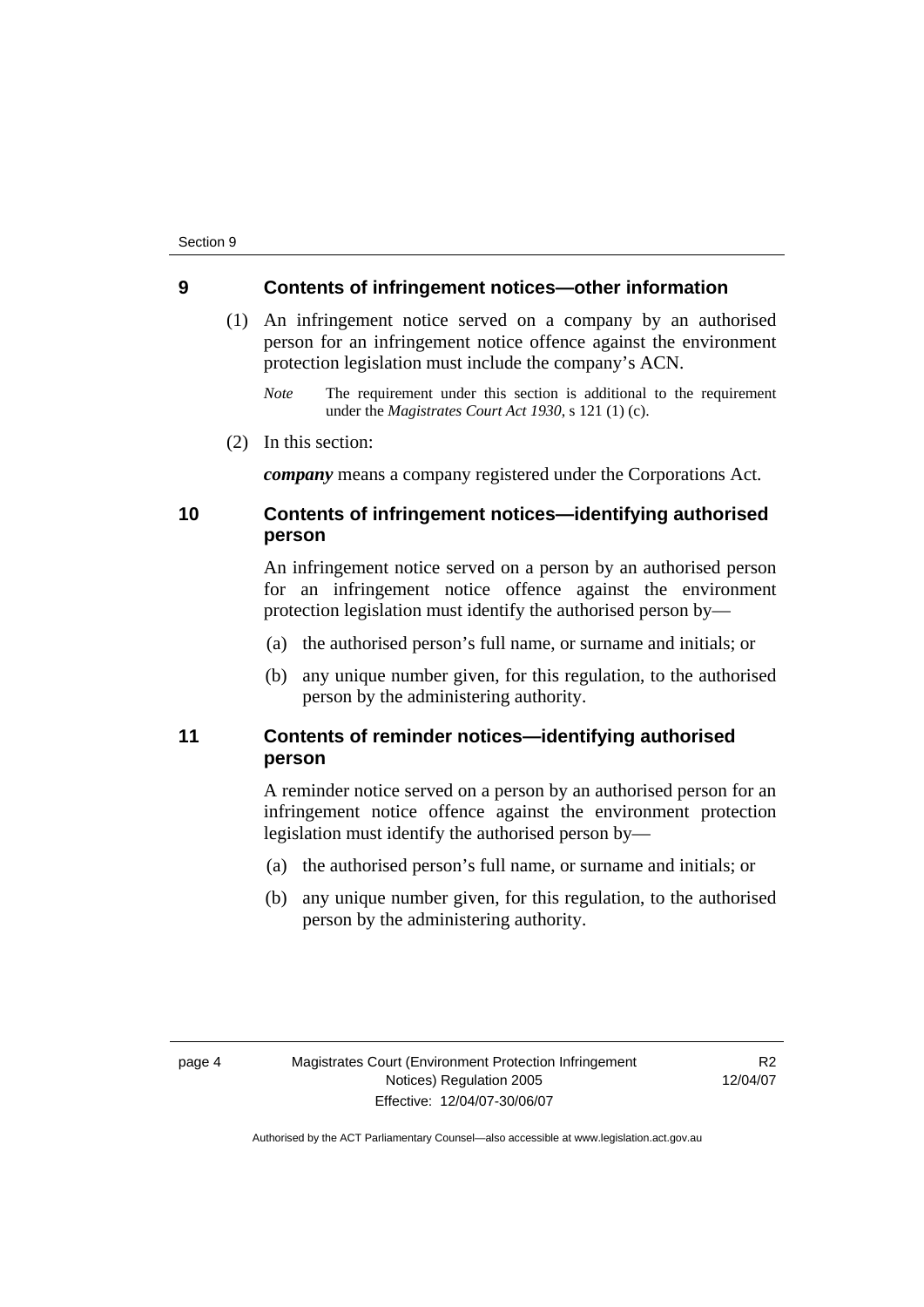### **12 Authorised people for infringement notice offences**

An authorised officer may serve—

- (a) an infringement notice for an infringement notice offence against the environment protection legislation; and
- (b) a reminder notice for an infringement notice offence against the environment protection legislation.
- *Note* For how documents may be served, see the Legislation Act, pt 19.5.

# **13 Expiry—sch 1, pt 1.1**

- (1) Schedule 1, part 1.1 expires on the default application date.
- (2) In this section:

*default application date*—see the Criminal Code, section 10.

*Note* This date is the date the provisions of the Criminal Code, ch 2 apply to all ACT offences.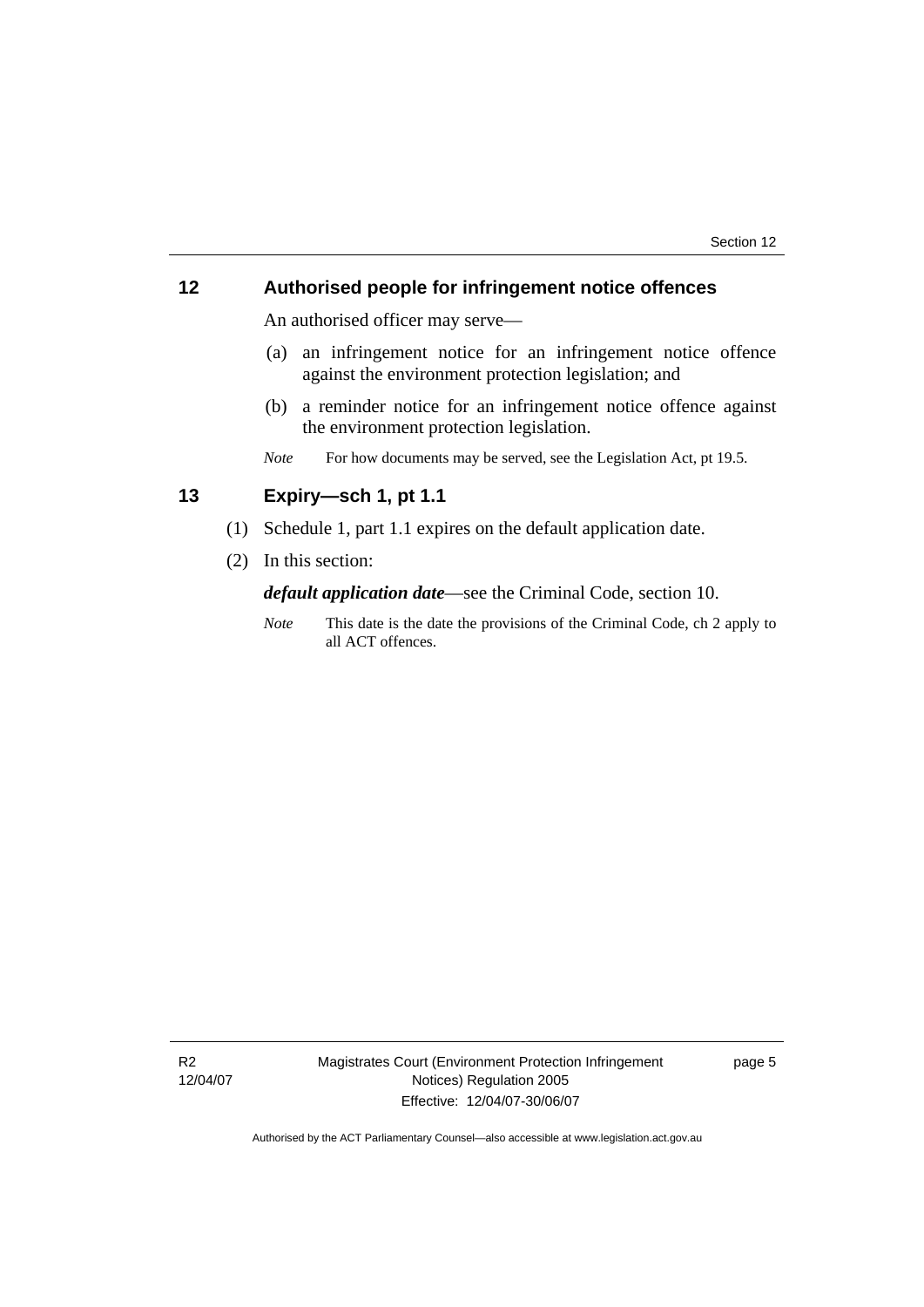| Schedule 1      | Environment protection legislation infringement notice offences and |
|-----------------|---------------------------------------------------------------------|
|                 | penalties                                                           |
| <b>Part 1.1</b> | <b>Environment Protection Act 1997</b>                              |

# **Schedule 1 Environment protection legislation infringement notice offences and penalties**

(see s 7 and s 8)

# **Part 1.1 Environment Protection Act 1997**

| column 1<br>item | column <sub>2</sub><br>offence provision and, if relevant,<br>case | column 3<br>offence penalty<br>(penalty units) | column 4<br>infringement<br>penalty (\$) |
|------------------|--------------------------------------------------------------------|------------------------------------------------|------------------------------------------|
| $\mathbf{1}$     | 42(1)                                                              | 200                                            | 1 0 0 0                                  |
| $\overline{2}$   | 42(2)                                                              | 200                                            | 1 0 0 0                                  |
| 3                | 44 (1)                                                             | 200                                            | 1 0 0 0                                  |
| $\overline{4}$   | 45(1)                                                              | 200                                            | 1 0 0 0                                  |
| 5                | 67                                                                 | 10                                             | 50                                       |
| 6                | 69(3)                                                              | 50                                             | 500                                      |
| $\overline{7}$   | 71 $(3)$ $(a)$                                                     |                                                |                                          |
| 7.1              | if notice under 71 $(1)(c)$                                        | 50                                             | 500                                      |
| 7.2              | if notice under $71(2)(a)$                                         | 50                                             | 500                                      |
| 8                | 71(3)(b)                                                           | 50                                             | 500                                      |
| 9                | 76(5)                                                              | 50                                             | 500                                      |
| 10               | 77(3)                                                              | 50                                             | 500                                      |
| 11               | 78(5)                                                              | 50                                             | 500                                      |

page 6 Magistrates Court (Environment Protection Infringement Notices) Regulation 2005 Effective: 12/04/07-30/06/07

R2 12/04/07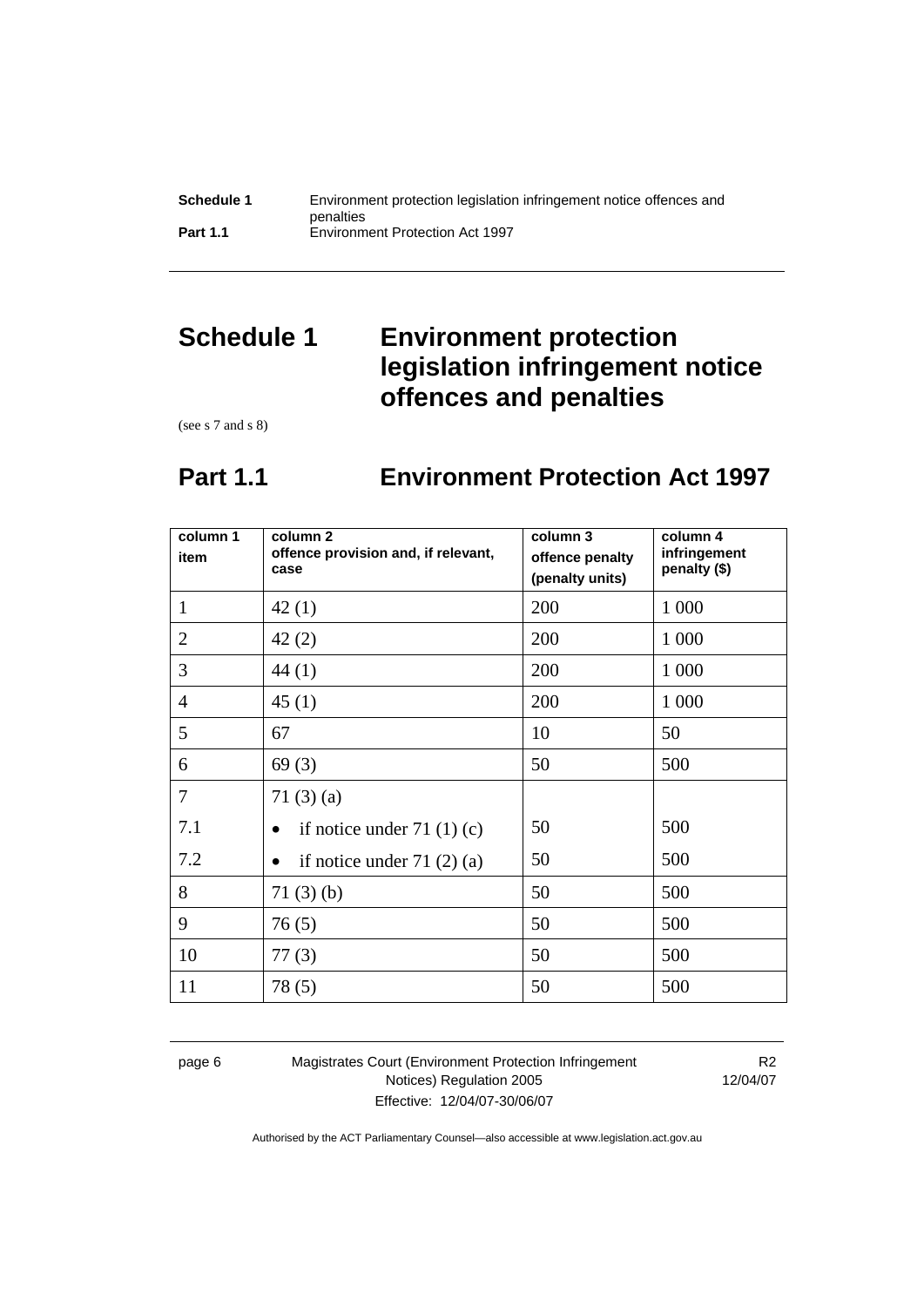#### Environment protection legislation infringement notice offences and penalties **Schedule 1**  Environment Protection Act 1997 **Part 1.1**

| column 1<br>item | column <sub>2</sub><br>offence provision and, if relevant,<br>case | column 3<br>offence penalty<br>(penalty units) | column 4<br>infringement<br>penalty (\$) |
|------------------|--------------------------------------------------------------------|------------------------------------------------|------------------------------------------|
| 12               | 82(3)                                                              | 50                                             | 500                                      |
| 13               | 84(3)(a)                                                           |                                                |                                          |
| 13.1             | if notice under $84(1)(c)$<br>$\bullet$                            | 50                                             | 500                                      |
| 13.2             | if notice under $84(2)(a)$<br>$\bullet$                            | 50                                             | 500                                      |
| 14               | 84(3)(b)                                                           | 50                                             | 500                                      |
| 15               | 134                                                                | 100                                            | 500                                      |
| 16               | 139(3)                                                             | 50                                             | 500                                      |
| 17               | 141                                                                | 50                                             | 100                                      |
| 18               | 142                                                                | 100                                            | 500                                      |
| 19               | 148(1)                                                             | 20                                             | 250                                      |
| 20               | 149(1)                                                             | 20                                             | 250                                      |
| 21               | 149(4)                                                             | 50                                             | 250                                      |
| 22               | 159A(1)                                                            | 10                                             | 100                                      |

R2 12/04/07 Magistrates Court (Environment Protection Infringement Notices) Regulation 2005 Effective: 12/04/07-30/06/07

page 7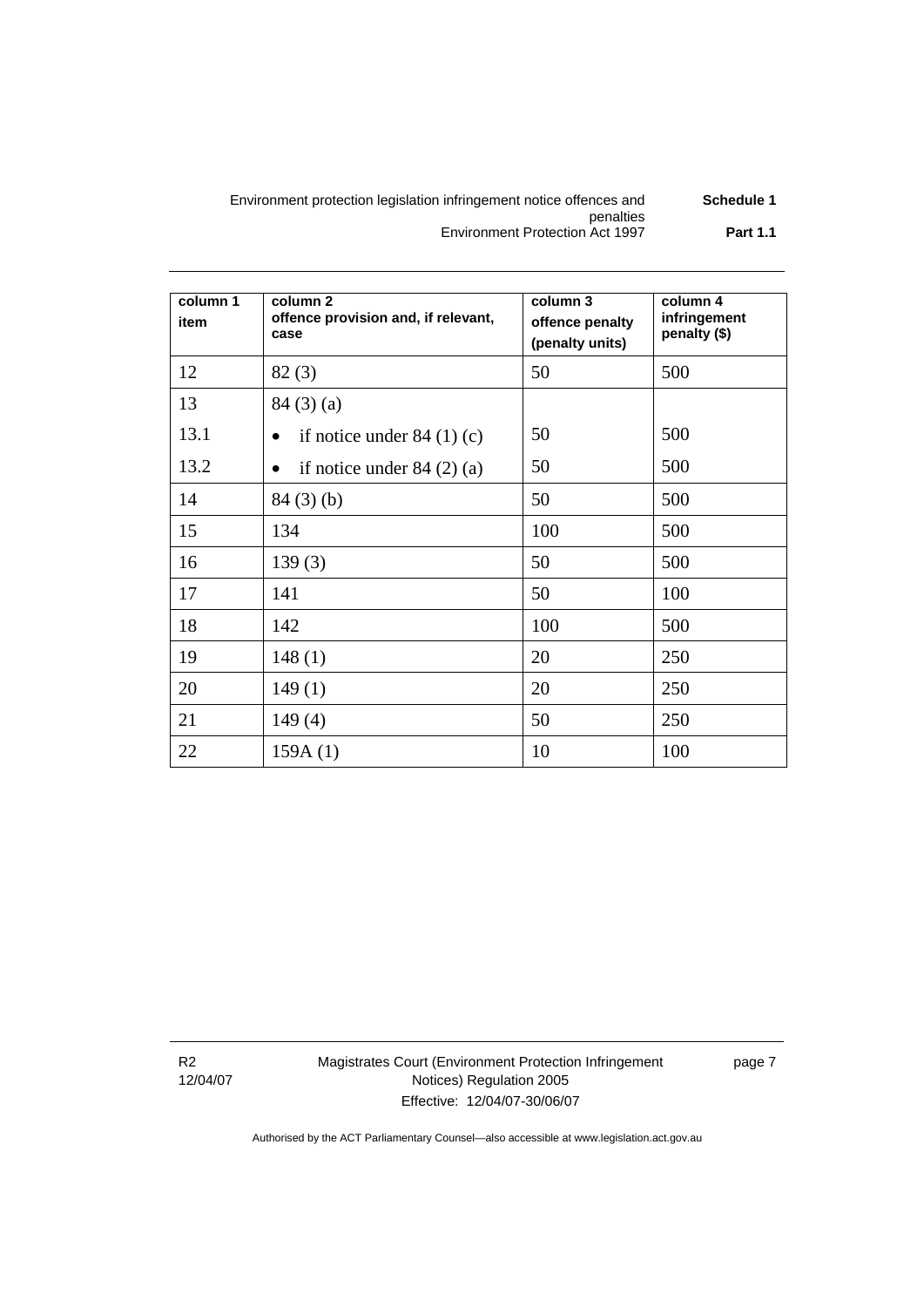| Schedule 1      | Environment protection legislation infringement notice offences and |
|-----------------|---------------------------------------------------------------------|
|                 | penalties                                                           |
| <b>Part 1.2</b> | <b>Environment Protection Regulation 2005</b>                       |

# **Part 1.2 Environment Protection Regulation 2005**

| column 1<br>item | column <sub>2</sub><br>offence provision and, if relevant,<br>case | column 3<br>offence penalty<br>(penalty units) | column 4<br>infringement<br>penalty<br>$($ \$) |
|------------------|--------------------------------------------------------------------|------------------------------------------------|------------------------------------------------|
| $\mathbf{1}$     | 9(1)                                                               | 5                                              | 100                                            |
| $\overline{2}$   | 10(1)(b)(i)                                                        | 10                                             | 120                                            |
| $\overline{3}$   | $10(1)$ (b) (ii)                                                   | 10                                             | 120                                            |
| $\overline{4}$   | $10(3)$ (b) (i)                                                    | 10                                             | 120                                            |
| 5                | $10(3)$ (b) (ii)                                                   | 10                                             | 120                                            |
| 6                | 11(5)                                                              | 10                                             | 120                                            |
| $\overline{7}$   | 12(1)                                                              | 5                                              | 100                                            |
| 8                | 15(1)                                                              | 10                                             | 200                                            |
| 9                | 15(2)                                                              | 10                                             | 200                                            |
| 10               | 39(1)                                                              | 10                                             | 200                                            |
| 11               | 39(2)                                                              | 10                                             | 200                                            |
| 12               | 40(1)                                                              | 10                                             | 120                                            |
| 13               | 40(2)                                                              | 10                                             | 120                                            |
| 14               | 44(1)                                                              | 10                                             | 175                                            |
| 15               | 44(2)                                                              | 10                                             | 100                                            |
| 16               | 45 $(1)(a)$                                                        | 10                                             | 100                                            |
| 17               | 45 $(1)$ $(b)$                                                     | 10                                             | 100                                            |

page 8 Magistrates Court (Environment Protection Infringement Notices) Regulation 2005 Effective: 12/04/07-30/06/07

R2 12/04/07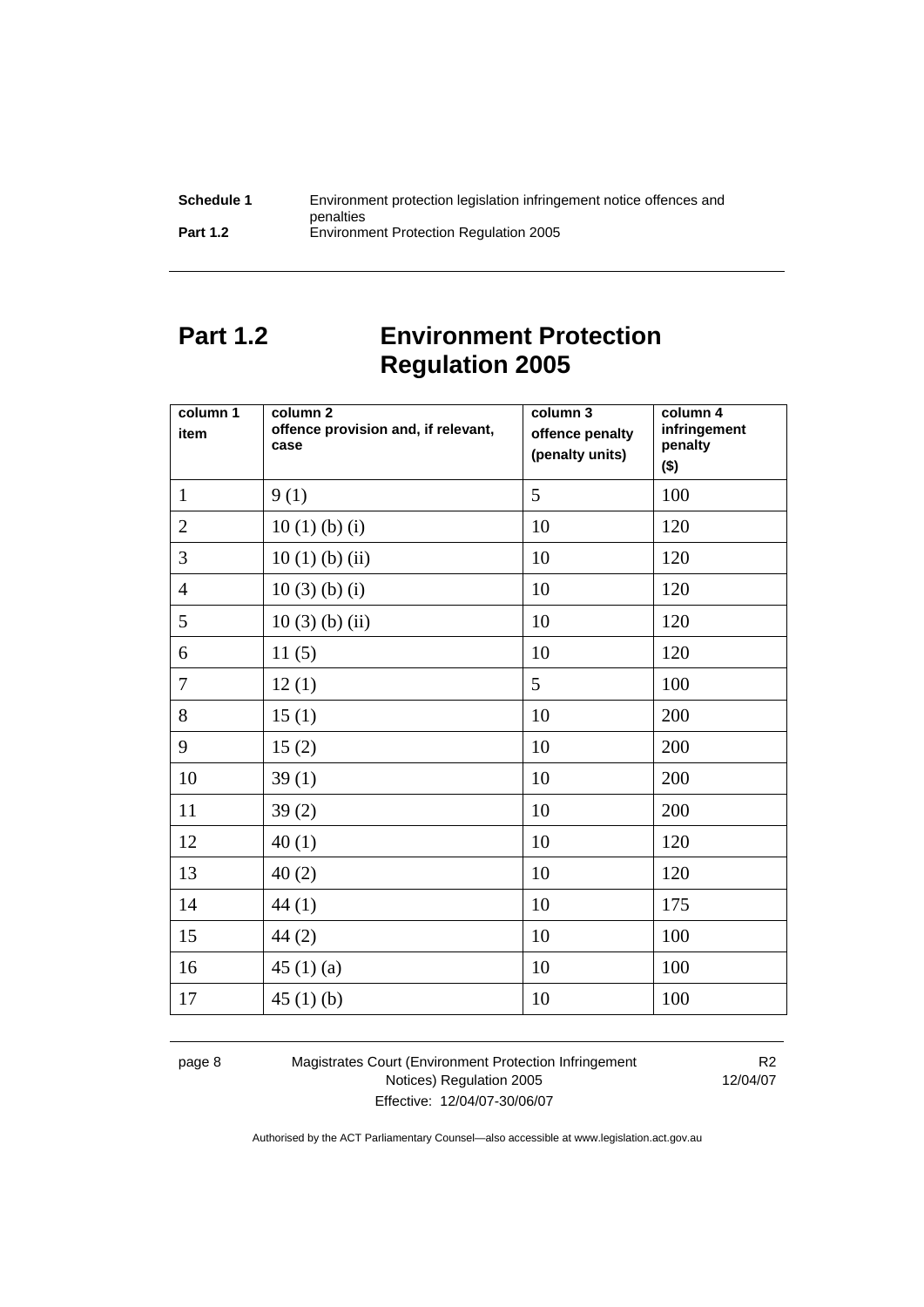#### Environment protection legislation infringement notice offences and penalties **Schedule 1**  Environment Protection Regulation 2005 **Part 1.2**

| column 1<br>item | column <sub>2</sub><br>offence provision and, if relevant,<br>case | column 3<br>offence penalty<br>(penalty units) | column 4<br>infringement<br>penalty<br>$($ \$) |
|------------------|--------------------------------------------------------------------|------------------------------------------------|------------------------------------------------|
| 18               | 46(1)                                                              | 10                                             | 100                                            |
| 19               | 47(1)                                                              | 10                                             | 175                                            |
| 20               | 47(2)                                                              | 10                                             | 175                                            |
| 21               | 48(2)                                                              | 10                                             | 100                                            |
| 22               | 49(2)                                                              | 10                                             | 100                                            |
| 23               | 50(1)                                                              | 10                                             | 200                                            |
| 24               | 55 $(2)$ $(a)$                                                     | 10                                             | 100                                            |
| 25               | 55 $(2)$ $(b)$                                                     | 10                                             | 100                                            |
| 26               | 58(1)                                                              | 10                                             | 100                                            |
| 27               | 58(2)                                                              | 10                                             | 100                                            |
| 28               | 59 $(1)$                                                           | 10                                             | 100                                            |
| 29               | 59(2)                                                              | 10                                             | 100                                            |
| 30               | 60(1)                                                              | 5                                              | 100                                            |
| 31               | 60(2)                                                              | 5                                              | 100                                            |
| 32               | 61(1)                                                              | 10                                             | 100                                            |

R2 12/04/07 Magistrates Court (Environment Protection Infringement Notices) Regulation 2005 Effective: 12/04/07-30/06/07

page 9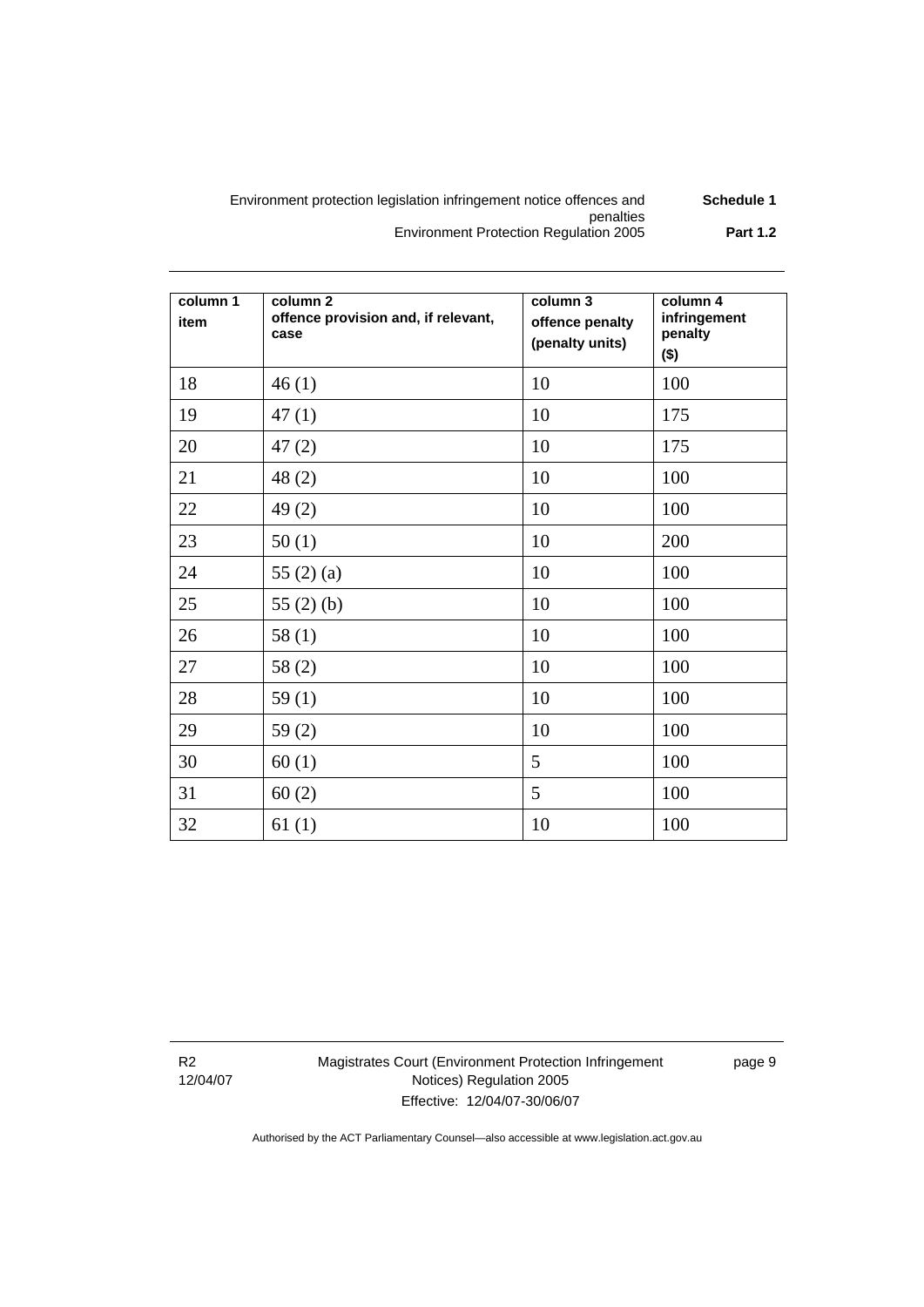# **Dictionary**

(see  $s$  4)

- *Note 1* The Legislation Act contains definitions and other provisions relevant to this regulation.
- *Note 2* For example, the Legislation Act, dict, pt 1, defines the following terms:
	- corporation
	- Corporations Act
	- environment protection authority
	- individual.
- *Note 3* Terms used in this regulation have the same meaning that they have in the *Magistrates Court Act 1930* (see Legislation Act, s 148). For example, the following terms are defined in the *Magistrates Court Act 1930*, dict:
	- administering authority
	- authorised person
	- infringement notice
	- infringement notice offence
	- reminder notice.

*authorised officer*—see the *Environment Protection Act 1997*, dictionary.

*environment protection legislation* means—

- (a) the *Environment Protection Act 1997*; and
- (b) the *Environment Protection Regulation 2005*.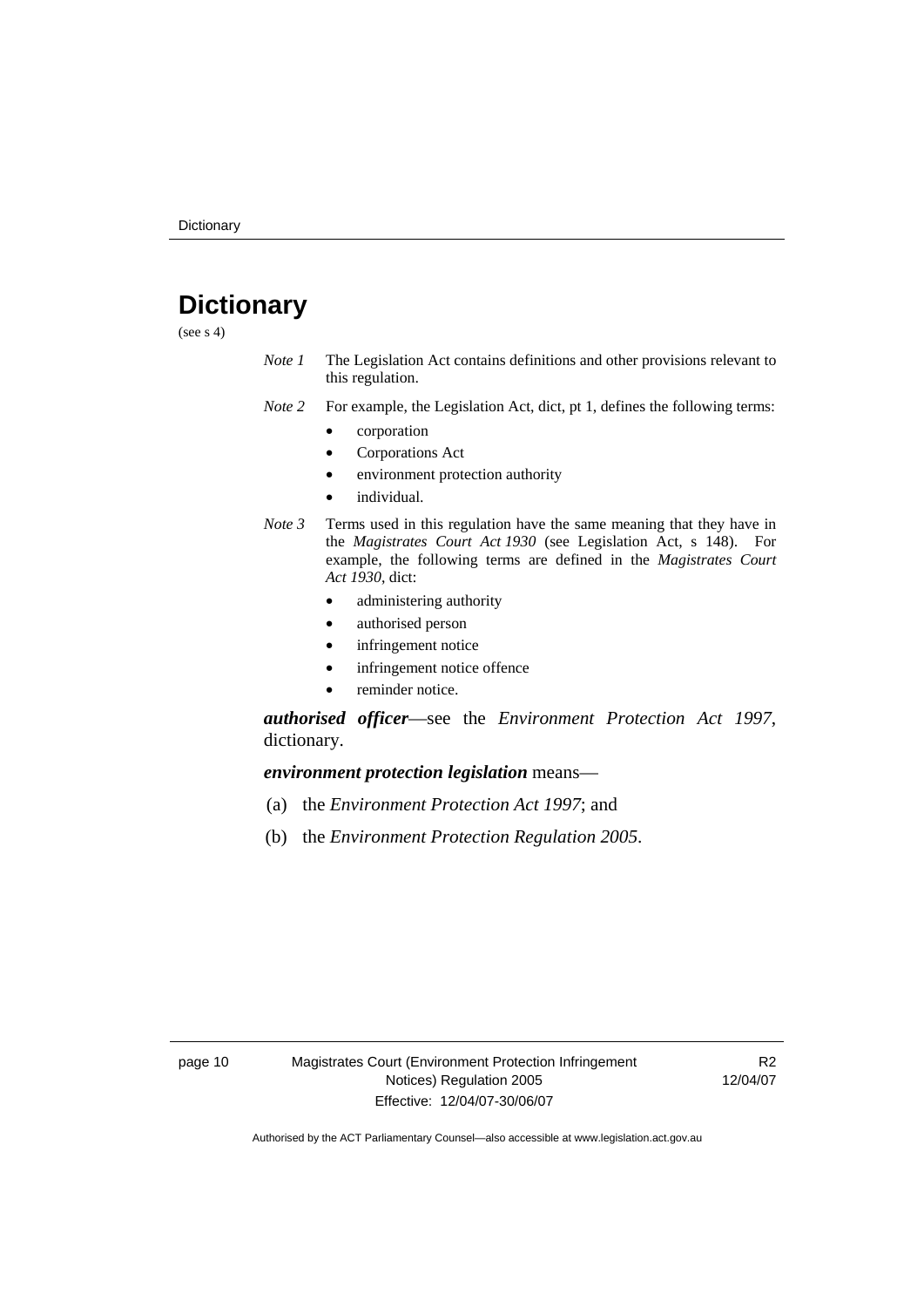#### **Endnotes**

## **Endnotes**

### **1 About the endnotes**

Amending and modifying laws are annotated in the legislation history and the amendment history. Current modifications are not included in the republished law but are set out in the endnotes.

Not all editorial amendments made under the *Legislation Act 2001*, part 11.3 are annotated in the amendment history. Full details of any amendments can be obtained from the Parliamentary Counsel's Office.

Uncommenced amending laws and expiries are listed in the legislation history and the amendment history. These details are underlined. Uncommenced provisions and amendments are not included in the republished law but are set out in the last endnote.

If all the provisions of the law have been renumbered, a table of renumbered provisions gives details of previous and current numbering.

The endnotes also include a table of earlier republications.

| $am = amended$                               | $ord = ordinance$                         |  |  |
|----------------------------------------------|-------------------------------------------|--|--|
| $amdt = amendment$                           | $orig = original$                         |  |  |
| $ch = chapter$                               | par = paragraph/subparagraph              |  |  |
| $def = definition$                           | $pres = present$                          |  |  |
| $dict = dictionary$                          | $prev = previous$                         |  |  |
| $disallowed = disallowed by the Legislative$ | $(\text{prev}) = \text{previously}$       |  |  |
| Assembly                                     | $pt = part$                               |  |  |
| $div = division$                             | $r = rule/subrule$                        |  |  |
| $exp = expires/expired$                      | $remum = renumbered$                      |  |  |
| $Gaz = gazette$                              | $reloc = relocated$                       |  |  |
| $hdg =$ heading                              | $R[X]$ = Republication No                 |  |  |
| $IA = Interpretation Act 1967$               | $RI = reissue$                            |  |  |
| $ins = inserted/added$                       | $s = section/subsection$                  |  |  |
| $LA =$ Legislation Act 2001                  | $sch = schedule$                          |  |  |
| $LR =$ legislation register                  | $sdiv = subdivision$                      |  |  |
| $LRA =$ Legislation (Republication) Act 1996 | $sub = substituted$                       |  |  |
| $mod = modified/modification$                | $SL = Subordinate$ Law                    |  |  |
| $o = order$                                  | underlining = whole or part not commenced |  |  |
| $om = omitted/repealed$                      | or to be expired                          |  |  |
|                                              |                                           |  |  |

#### **2 Abbreviation key**

R2 12/04/07 Magistrates Court (Environment Protection Infringement Notices) Regulation 2005 Effective: 12/04/07-30/06/07

page 11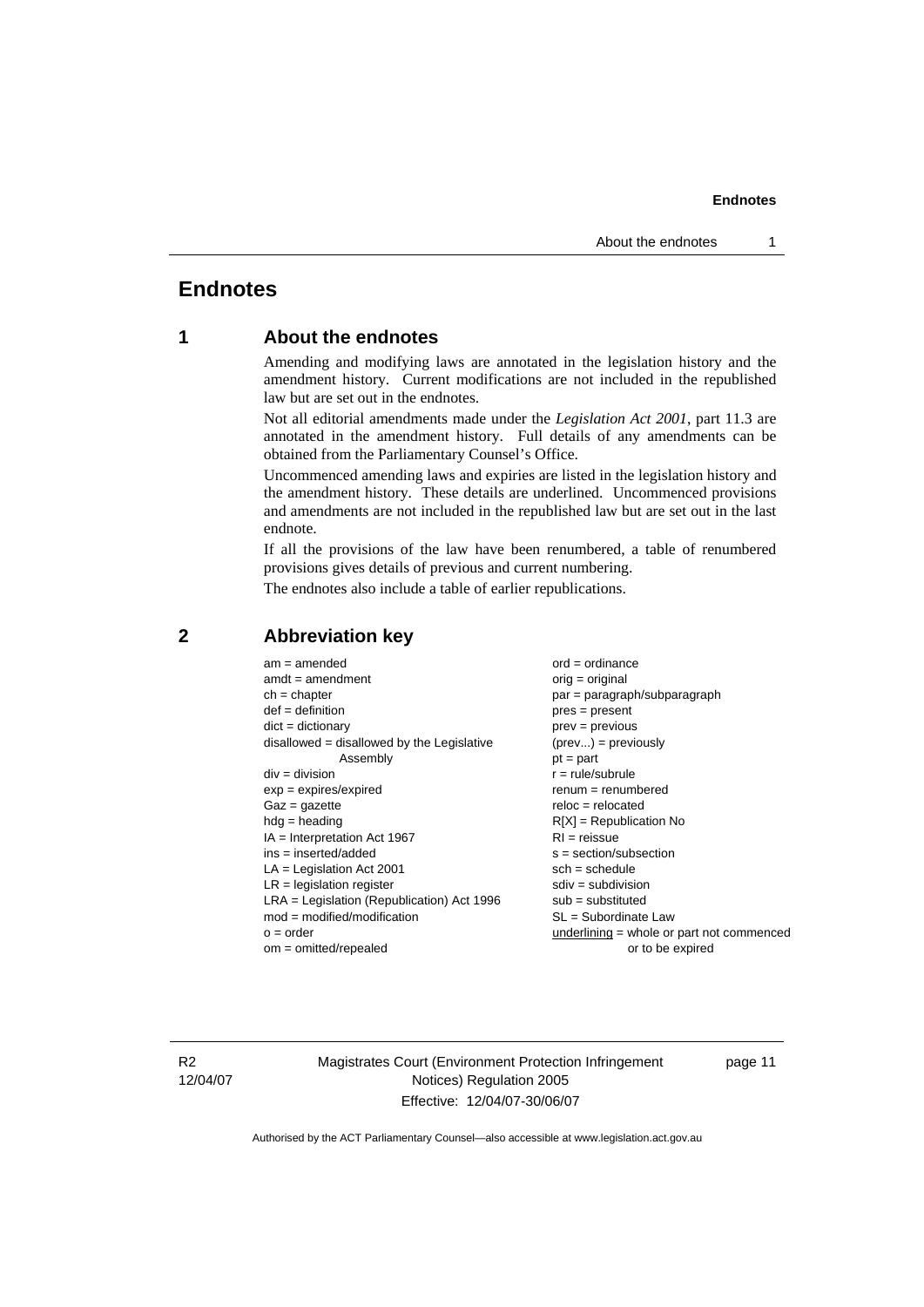#### **Endnotes**

### **3 Legislation history**

#### **Magistrates Court (Environment Protection Infringement Notices) Regulation 2005 SL2005-37**

notified LR 11 November 2005 s 1, s 2 commenced 11 November 2005 (LA s 75 (1)) remainder commenced 12 November 2005 (s 2 and see Statute Law Amendment Act 2005 A2005-20, s 2 (2) and LA s 79)

as amended by

#### **Statute Law Amendment Act 2007 A2007-3 sch 3 pt 3.66**

notified LR 22 March 2007 s 1, s 2 taken to have commenced 1 July 2006 (LA s 75 (2)) sch 3 pt 3.66 commenced 12 April 2007 (s 2 (1))

### **4 Amendment history**

| Commencement<br>s 2                                    | om LA s 89 (4)                                                                         |
|--------------------------------------------------------|----------------------------------------------------------------------------------------|
| <b>Dictionary</b><br>s 4                               | am A2007-3 amdt 3.367                                                                  |
| <b>Environment Protection Act 1997</b><br>sch 1 pt 1.1 | exp on the default application date (see s 13 and Criminal<br>Code 2002 A2002-51 s 10) |
| <b>Dictionary</b><br>dict                              | def <b>authorised officer</b> sub A2007-3 amdt 3.368                                   |

page 12 Magistrates Court (Environment Protection Infringement Notices) Regulation 2005 Effective: 12/04/07-30/06/07

R2 12/04/07